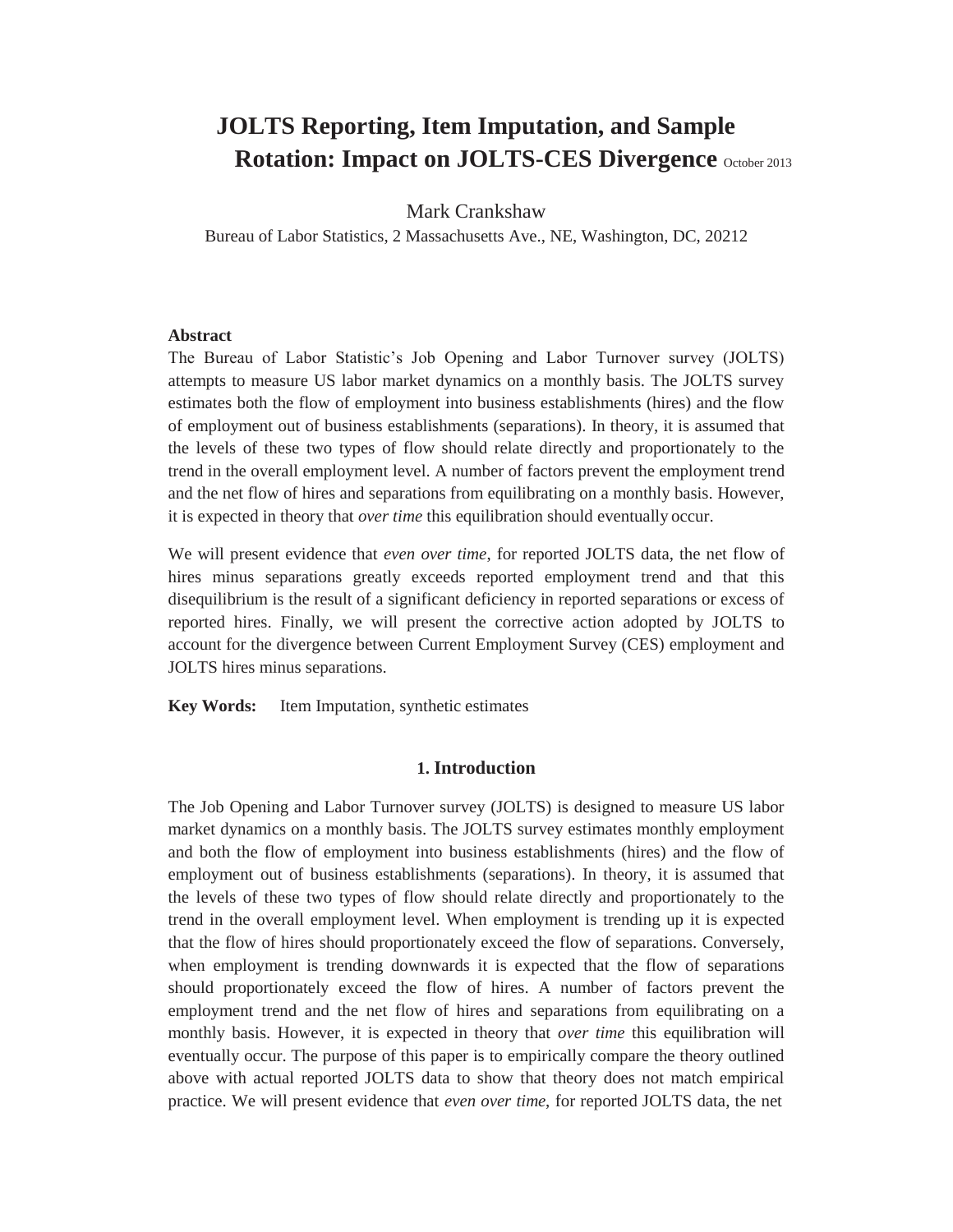flow of hires minus separations greatly exceeds the un-benchmarked employment trend and that this disequilibrium is likely the result of a significant deficiency in reported separations or excess of reported hires by approximately 1.6 million over the course of the survey.

The current JOLTS item imputation algorithm is a nearest neighbor approach. Imputed records are paired with their nearest neighbor, that is, the reported record with the closest level of employment. The current imputation approach provides comparable levels of hires and separations relative to reporters. However, it does not provide a satisfactory relationship between the imputed records' employment trend and imputed levels of hires and separations. This paper will detail why this is true and provide an alternative imputation approach that maintains the satisfactory levels of hires and separations while providing a better relationship between recipient employment trend and imputed levels of hires and separations. In addition, the effect of sample rotation on the disparity between estimated employment trend and estimated flow (hires and separations) will be discussed. Finally, it will be shown that the corrective action adopted by JOLTS to account for the divergence between CES employment and JOLTS hires minus separations (that is, the alignment procedure) is a reasonable approach.

# **2. Methodology**

To make the case that *even over time* the net flow of reported hires and separations greatly exceeds the reported un-benchmarked employment trend a comprehensive dataset of JOLTS micro data was constructed. All reported JOLTS micro data establishment records over the entire existence of the survey (December 2000 to December 2012) were included provided the following two criteria were met; those which did not meet these criteria were not included in this analysis:

- 1. The establishment had two consecutive months of reported employment (that is, current month and prior months reported employment)
- 2. The establishment had reported both hires and total separations in the current month (that is, current month imputed hires and total separations values were ignored)

Each micro record contained the reported employment, hires and total separations values as well as the sampling weight, non-response adjustment factor (NRAF), and CES benchmark factor (BMK) used in estimation.

This data set allows for a direct comparison between reported employment trend and net flow of hires and separations for each JOLTS respondent and this comparison can be made over any length of time (such as annually or over the life of any respondent in survey) to assess how frequently any given respondent reported an employment trend equal to its hires and separation flow. More importantly, this respondent-level data can be summarized by industry and over any time period.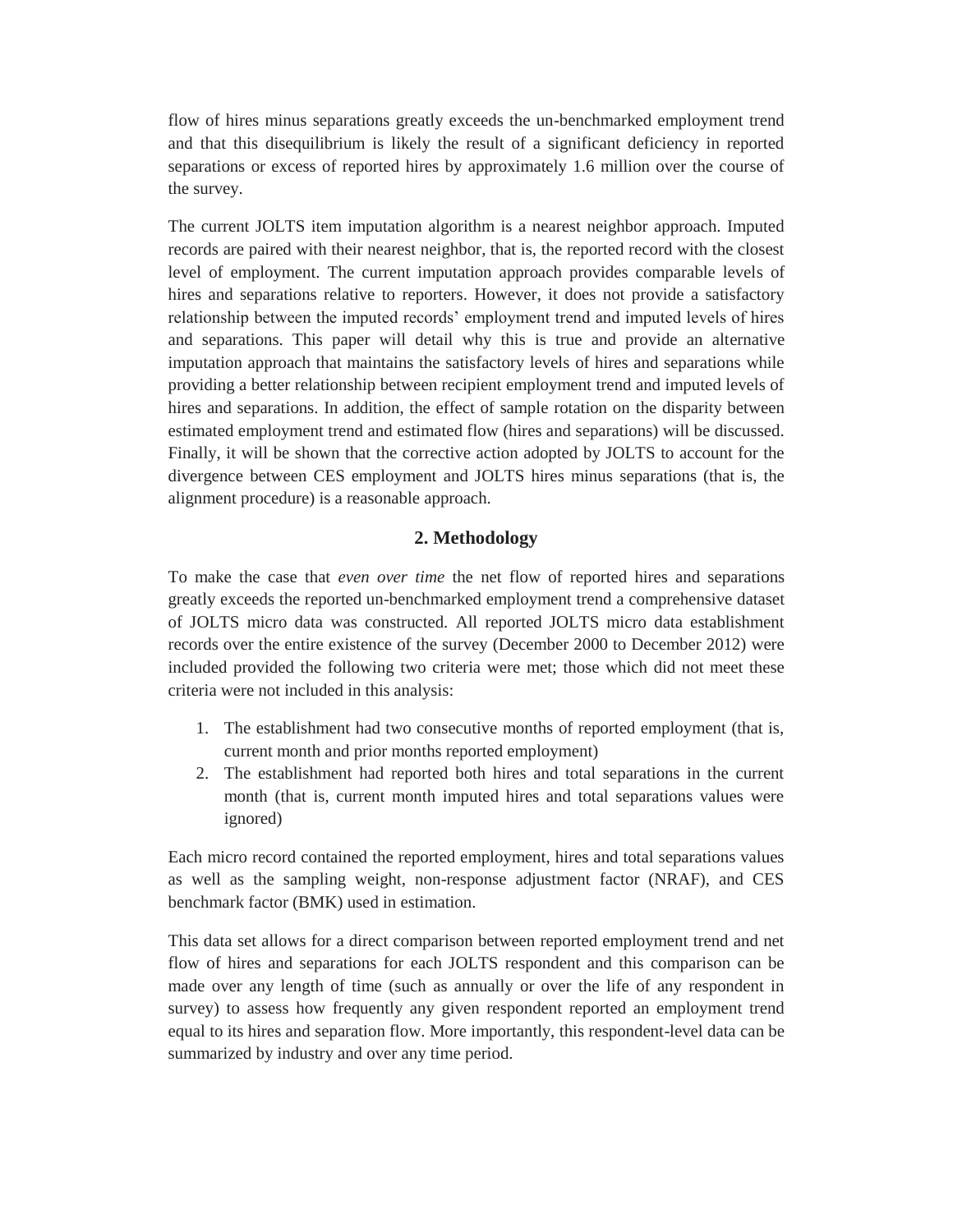# **3. Why doesn't employment trend equal hires and separations flow on a monthly basis?**

As stated in the introduction, there a number of factors that prevents the employment trend and the net flow of hires and separations from equilibrating on a monthly basis. This section will attempt to elaborate upon what those factors are and why the equilibration will not occur.

Employment in JOLTS is a stock measure taken during the pay period that includes the  $12<sup>th</sup>$  of the month. The employment trend is, therefore, the difference between two stock measures. The figure below illustrates an example of the specific time points used to measure employment trend: the employment trend is the employment from January 8<sup>th</sup> to January  $14<sup>th</sup>$  subtracted from the employment from Feb  $12<sup>th</sup>$  to Feb  $18<sup>th</sup>$ .



In contrast, JOLTS hires and separations data is a flow measure over the course of a given month. The figure below illustrates the specific time points used to measure hires (or separations) flow: the hires (or separations) flow is measured from February  $1<sup>st</sup>$  to February 29<sup>th</sup>.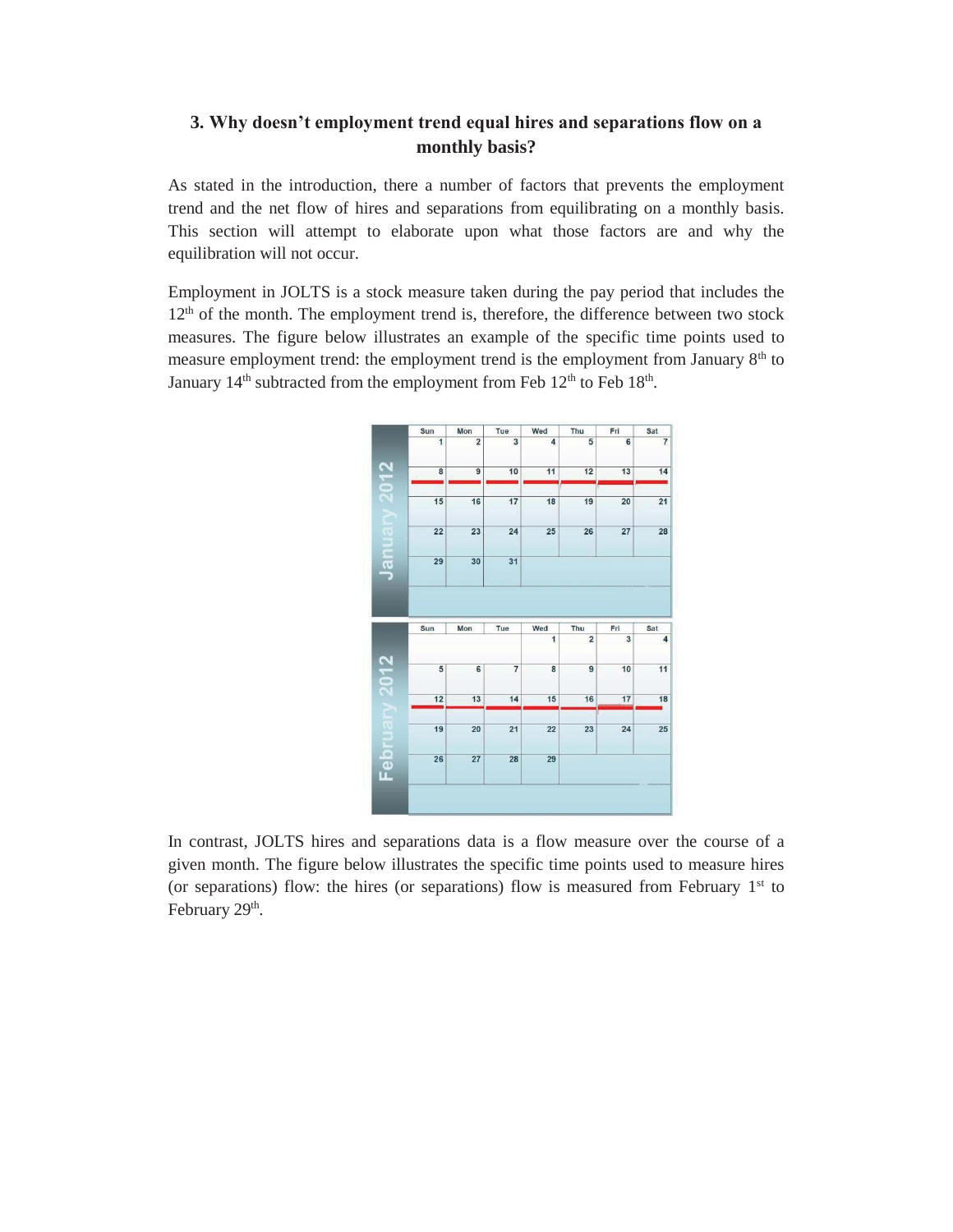

Thus employment trend and hires and separations flow do not occur over precisely the same time period. The employment trend in this example can be accounted for by hires and separations that occur over the time period of January  $8<sup>th</sup>$  to February 18<sup>th</sup>. However, the actual hires and separations monthly estimates are measured from February  $1<sup>st</sup>$  to February 29<sup>th</sup>: the hires and separations that contribute to the employment trend from January  $8<sup>th</sup>$  to January  $31<sup>st</sup>$  (period in black below) are not included in the current hires and separations estimate. Those hires and separations that occur during the period February  $19<sup>th</sup>$  to February  $29<sup>th</sup>$  (the period in green below) are included in the current hires and separations estimate but do not contribute to the employment trend inquestion.



On a monthly basis, the time period of employment trend for a given respondent is not the same time period for hires and separations flow, with the exception of establishments with monthly payrolls. Consequently, these two measures may diverge during that time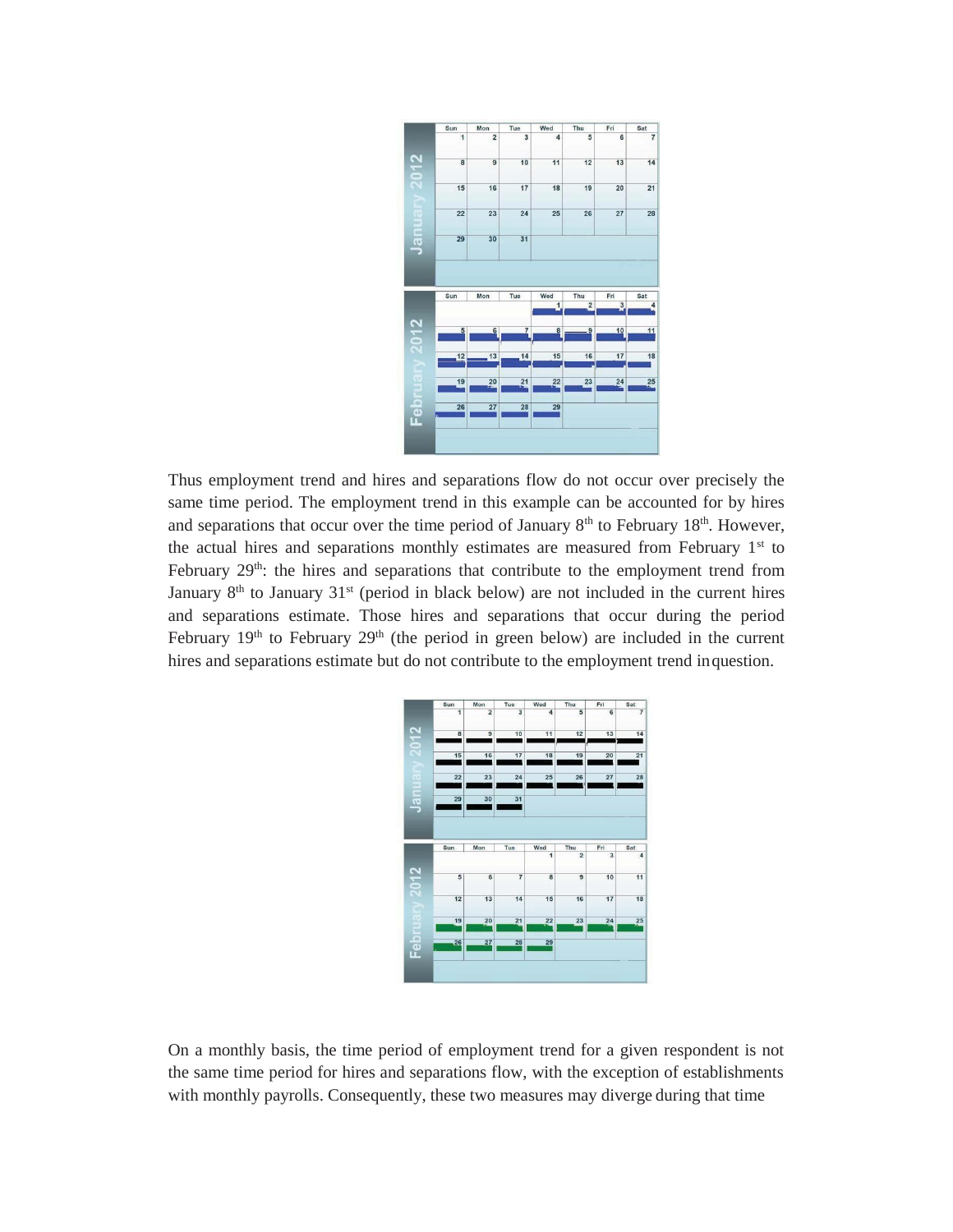period. In addition, the JOLTS hires and separations concept is qualitatively different from employment. The employment data represents the number of employees that were employed during the pay period of the  $12<sup>th</sup>$  of the month. If the employee is not on the payroll *even in the case that relationship between employee and employer remains unchanged*, then that employee may not be included in the employment total. Employment is not dependent on the relationship between employer and employee but rather depends on whether the employee is paid. In contrast, hires and separations as measured by JOLTS are based exclusively on the relationship between employer and employee. The initiation of the relationship between employer and employee is termed a hire and the termination of the relationship between employer and employee is termed a separation.

The classic example of where this qualitative difference between employment and hires and separations regularly occurs is in public schools. During the summer recess there are many educational support staff personnel (bus drivers, cafeteria workers, janitors, etc.) who are dropped from the school payroll in June (and consequently are not included in the monthly employment reported by the school during the recess period) and then return to the payroll in the fall. However, the relationship between the support staff and school remains unchanged, that is, there has not been a hire or separation. Thus there is a reported decrease in employment by the school in June and an offsetting increase in employment in September. This creates disequilibrium between employment trend and hires and separations flow during the summer that is only resolved with the end of summer recess in September.

Thus it is likely that macro-level employment trend will not equilibrate with macro-level hires and separations flow on a monthly basis. Only *over time*, at the micro and macro level, should employment trend equilibrate with hires and separations trend. Stated in another way, there is an expectation that the monthly disequilibrium should be symmetric about zero: from the example alluded to above, the disequilibrium brought about when educational support staff drop from the payroll in June should be symmetrically offset by the disequilibrium brought about when the same educational support staff returns to the payroll in September.

## **4. JOLTS reported data**

There were over 1 million JOLTS records that meet the criteria as laid out in the Methodology section. Below is a summary (Total Non- Farm) of the un-weighted reported JOLTS data with respect to employment change, hires and separations:

Table 1. JOLTS Reported Data (Total Non Farm, Dec 2000 to Dec 2012)

| <b>N</b> Reporters:                          | 1,075,180    |
|----------------------------------------------|--------------|
| <b>Net Reported Employment Change:</b>       | $-321,065$   |
| <b>Total Reported Hires:</b>                 | 14,434,044   |
| <b>Total Reported Separations:</b>           | 13,187,632   |
| <b>Total Reported (Hires – Separations):</b> | $+1,246,412$ |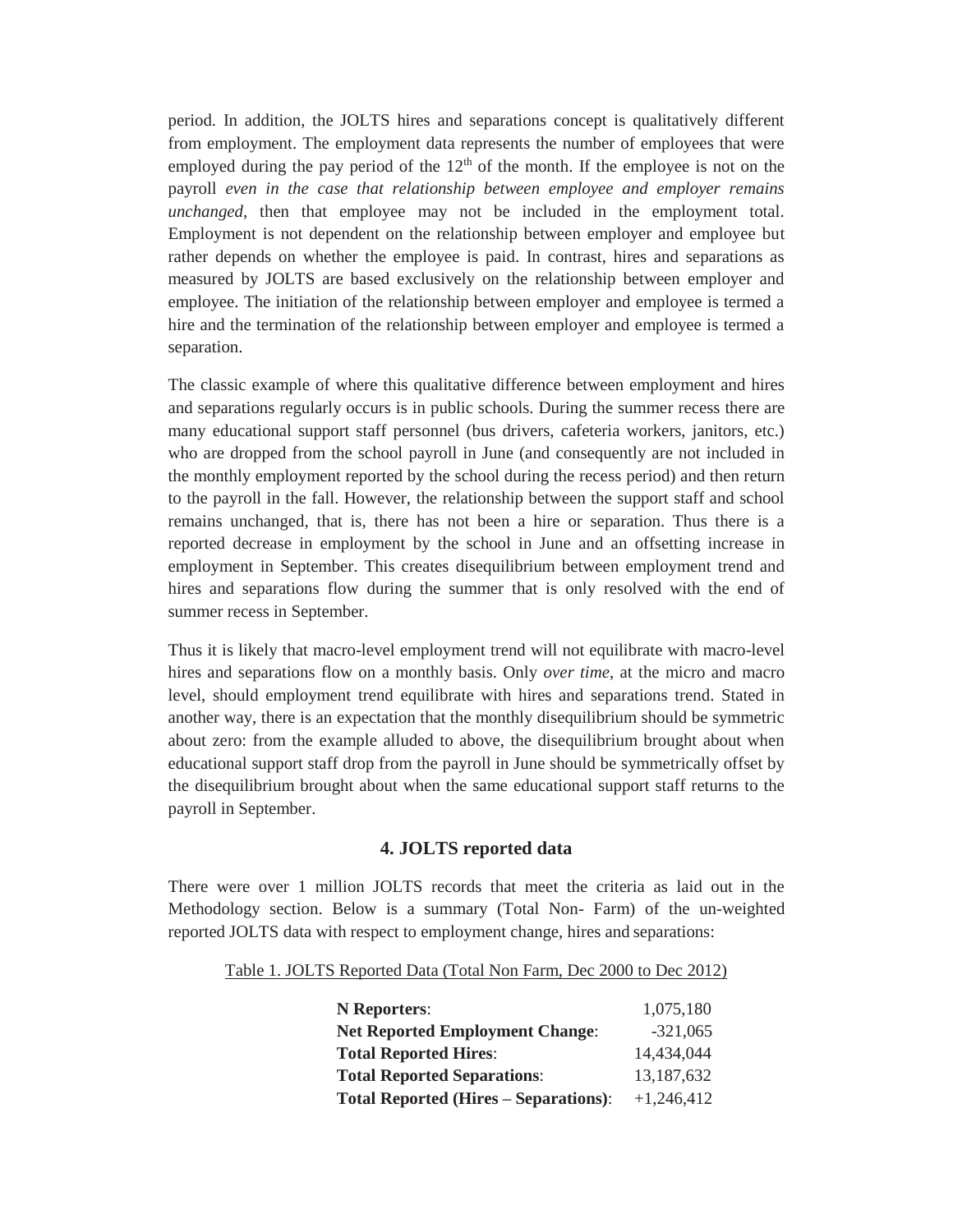It can be seen from the data above that the reported employment trend is in disequilibrium with hires and separations flow during the period of December 2000 to December 2012: the net reported employment change is negative (-321,065) while reported hires minus separations is positive  $(+1,246,412)$ . There are three major possible logical explanations for this disequilibrium:

- 1) An excessive number of reported hires have been reported by JOLTS respondents relative to reported employment change.
- 2) An insufficient number of reported separations have been reported by JOLTS respondents relative to employment change.
- 3) A combination of the two explanations above.

The internal divergence of a given establishment or group of establishments (*i*) at time *t* is defined as:

 $\Box$ B6098080808080 KN098888080808080909 = (688808 $_{\text{mg}}$  3080 | 8 $_{\text{mg}}$ ) - (680 |  $_{\text{mg}}$ 

## $B$  $B$   $\blacksquare$

Positive internal divergence occurs when and is consistent with the logical explanations above:

## $\mathcal{L}(\mathbb{R}[\mathbb{R}[\mathbb{R}[\mathbb{R}[\mathbb{R}[\mathbb{R}[\mathbb{R}[\mathbb{R}[\mathbb{R}[\mathbb{R}[\mathbb{R}[\mathbb{R}[\mathbb{R}[\mathbb{R}[\mathbb{R}[\mathbb{R}[\mathbb{R}[\mathbb{R}[\mathbb{R}[\mathbb{R}[\mathbb{R}[\mathbb{R}[\mathbb{R}[\mathbb{R}[\mathbb{R}[\mathbb{R}[\mathbb{R}[\mathbb{R}[\mathbb{R}[\mathbb{R}[\mathbb{R}[\mathbb{R}[\mathbb{R}[\mathbb{R}[\mathbb{R}[\mathbb{$

Below is the analysis of un-weighted reported JOLTS data with respect to employment change, hires and separations at the major industry level.

| ID         | Industry                              | Ν         | <b>EMP CHANGE</b> | <b>HIRES</b> | <b>SEPS</b> | H-S       | <b>Int. Div</b> |
|------------|---------------------------------------|-----------|-------------------|--------------|-------------|-----------|-----------------|
| 21         | Nat Res & Mining                      | 26,541    | $-8,998$          | 107,394      | 103,986     | 3,408     | 12,406          |
| 23         | Construction                          | 56,215    | $-29.584$         | 294,856      | 268,010     | 26,846    | 56,430          |
| 31         | Nondurable MFG                        | 50,054    | $-38,187$         | 337,441      | 359,092     | $-21,651$ | 16,536          |
| 33         | Durable MFG                           | 80.277    | $-91,164$         | 547,825      | 635,737     | $-87,912$ | 3,253           |
| 42         | <b>Wholesale Trade</b>                | 47,112    | $-21.943$         | 138,144      | 146,515     | $-8.371$  | 13,572          |
| 44         | <b>Retail Trade</b>                   | 101,519   | $-4,491$          | 455,139      | 444,629     | 10,510    | 15,001          |
| 48         | <b>Transport &amp; Utilities</b>      | 39,028    | $-81,082$         | 614,484      | 594,174     | 20,310    | 101,392         |
| 51         | Information                           | 22,938    | $-9,600$          | 145,984      | 162,842     | $-16,858$ | $-7,258$        |
| 52         | Finance & Insurance                   | 35,726    | $-48,566$         | 286,443      | 298,918     | $-12,475$ | 36,091          |
| 53         | <b>Real Estate &amp; Rental</b>       | 24.052    | $-4,824$          | 78,620       | 77,476      | 1,144     | 5,968           |
| 55         | <b>Professional Business Services</b> | 91,909    | $-36.245$         | 536,897      | 512,847     | 24,051    | 60,296          |
| 56         | Temp Help                             | 12,993    | $-31,636$         | 321,635      | 321,066     | 569       | 32,205          |
| 61         | <b>Educational Services</b>           | 31,939    | 50,618            | 490,601      | 377,731     | 112,870   | 62,252          |
| 62         | <b>Health Care and Social</b>         | 115,435   | 112,891           | 1,771,285    | 1,361,734   | 409,551   | 296,660         |
| 71         | <b>Arts &amp; Entertainment</b>       | 29,276    | $-15,440$         | 637,419      | 596,256     | 41,163    | 56,603          |
| 72         | <b>Accommodation &amp; Free</b>       | 77,015    | $-28,197$         | 487,615      | 461,753     | 25,862    | 54,059          |
| 81         | <b>Other Services</b>                 | 38,536    | 1.344             | 173,238      | 137,019     | 36,219    | 34,875          |
| 91         | <b>Federal Government</b>             | 24,047    | $-50,900$         | 1,718,156    | 1,682,904   | 35,252    | 86,152          |
| 92         | State & Local Government              | 82,508    | 131,779           | 3,522,804    | 3,151,609   | 371,195   | 239,416         |
| 93         | <b>State &amp; Local Education</b>    | 88,060    | $-116,841$        | 1,768,063    | 1,493,336   | 274,727   | 391,568         |
| <b>TNF</b> | <b>Total Non Farm</b>                 | 1,075,180 | $-321,065$        | 14.434.044   | 13,187,632  | 1.246.412 | 1,567,477       |

| Table 2. JOLTS Reported Data (Industry Detail, Dec 2000 to Dec 2012) |  |  |  |  |
|----------------------------------------------------------------------|--|--|--|--|
| <b>Address Contract Contract Contract Contract</b>                   |  |  |  |  |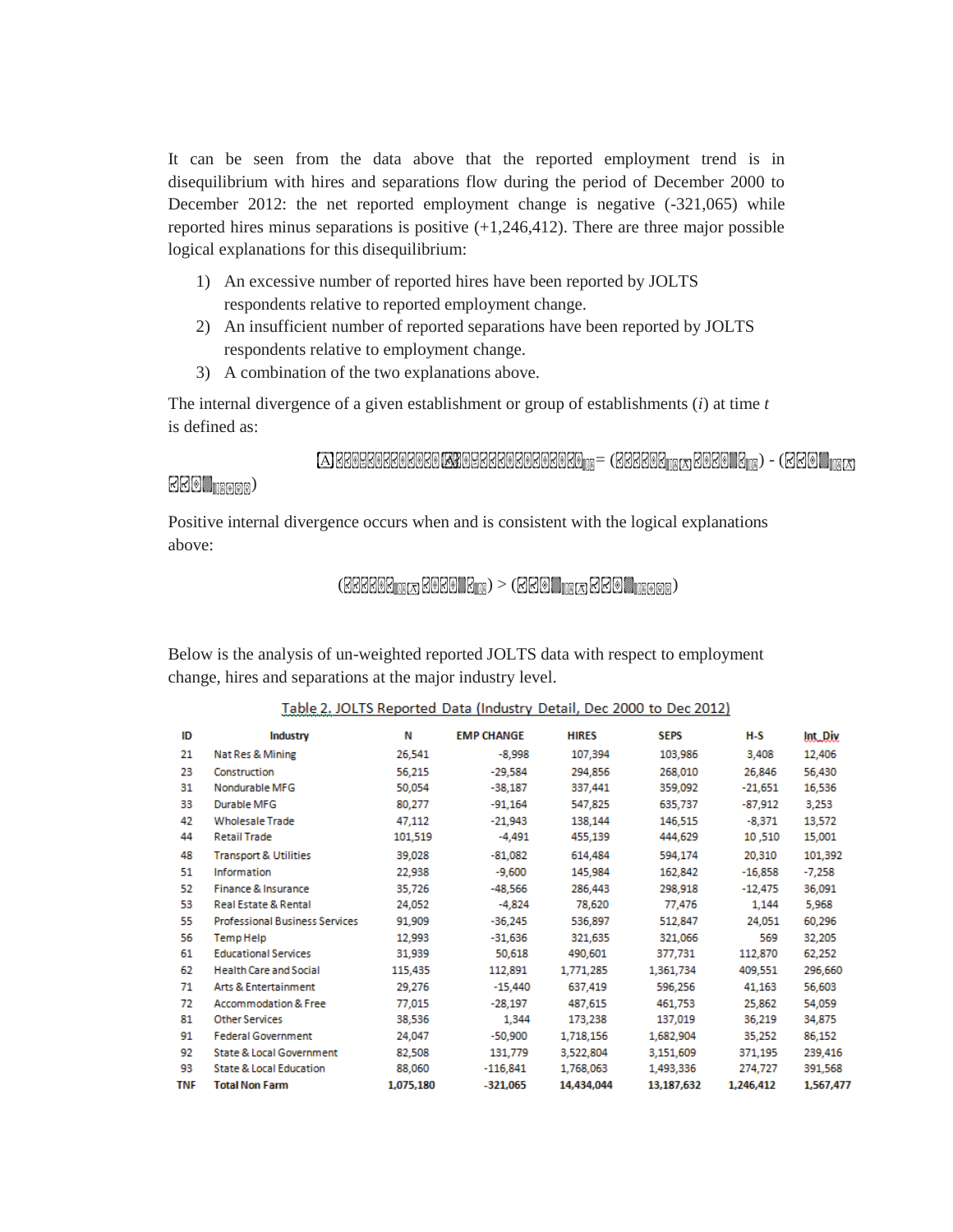At the industry level, with one minor exception, internal divergence is positive.

Below is the analysis of un-weighted reported JOLTS data with respect to employment change, hires and separations by reported employment size:

| SIZE | <b>REPORTED EMPLOYMENT</b> | Ν       | <b>EMP CHANGE</b> | <b>HIRES</b> | <b>SEPS</b> | H-S      | <b>IntDix</b> |
|------|----------------------------|---------|-------------------|--------------|-------------|----------|---------------|
|      | 0-19 Employees             | 191.131 | $-10.836$         | 113,560      | 123,283     | $-9.723$ | 1.114         |
|      | 20-49 Employees            | 294,003 | 53.478            | 500.595      | 438.547     | 62.048   | 8.570         |
| з    | 50-249 Employees           | 280,316 | $-120.951$        | 991.904      | 959,329     | 32.575   | 153,526       |
| 4    | 250-999 Employees          | 156,984 | $-93.826$         | 1,837,867    | 1.734.209   | 103.658  | 197,484       |
| 5    | 1000-4999 Employees        | 106.434 | $-141.735$        | 4.213.277    | 3.770.348   | 442.929  | 584.664       |
| 6    | 5000+ Employees            | 46,312  | $-7.194$          | 6.776.841    | 6.161.917   | 614.924  | 622.118       |

Table 3. JOLTS Reported Data (Size Detail, Dec 2000 to Dec 2012)

For every reported employment size class internal divergence is positive.

Below is the analysis of un-weighted reported JOLTS data with respect to employment change, hires and separations by reporting year:

| <b>YEAR</b> | Ν       | <b>EMP CHANGE</b> | <b>HIRES</b> | <b>SEPS</b> | H-S       | Diff    |
|-------------|---------|-------------------|--------------|-------------|-----------|---------|
| 2001        | 49,137  | 17,191            | 1,035,341    | 983,864     | 51,477    | 34,285  |
| 2002        | 90,582  | 161,865           | 1,452,707    | 1,242,511   | 210,196   | 48,331  |
| 2003        | 80.159  | $-248,572$        | 1,213,868    | 1,179,581   | 34,287    | 282,859 |
| 2004        | 92.204  | $-8,021$          | 1,361,148    | 1,267,760   | 93,388    | 101,409 |
| 2005        | 91,842  | 23,001            | 1,442,657    | 1,256,144   | 186,513   | 163,512 |
| 2006        | 88,235  | 37,358            | 1,293,501    | 1,118,382   | 175,119   | 137,761 |
| 2007        | 89,440  | 44,351            | 1,326,321    | 1,132,499   | 193,822   | 149,471 |
| 2008        | 85,711  | $-50,241$         | 1,058,964    | 987,208     | 71,756    | 121,997 |
| 2009        | 88,467  | $-238,546$        | 864,225      | 924,827     | $-60,602$ | 177,944 |
| 2010        | 99.379  | 4.194             | 994,304      | 932,231     | 62,073    | 57,879  |
| 2011        | 107,579 | $-86,692$         | 1,119,557    | 1,037,108   | 82,449    | 166,141 |
| 2012        | 112,445 | 20,045            | 1,271,450    | 1,125,518   | 145,932   | 125,887 |
|             |         |                   |              |             |           |         |

Table 4. JOLTS Reported Data (Annual Detail, Dec 2000 to Dec 2012)

Once again, for every year of the survey, internal divergence is positive. The tables above all demonstrate that in the overwhelming number of cases that the net reported employment change is less than reported hires minus separations—as it would be if an insufficient number of reported separations or an excess of hires have been reported by JOLTS respondents relative to employment change. JOLTS reporters have underreported separations or over-reported hires by approximately 1.6 million over the course of the JOLTS survey thus severely compromising the ability of JOLTS hires minus separations to equilibrate to JOLTS reported employment. This lack internal "internal consistency" within JOLTS in turn compromises the ability of JOLTS hires minus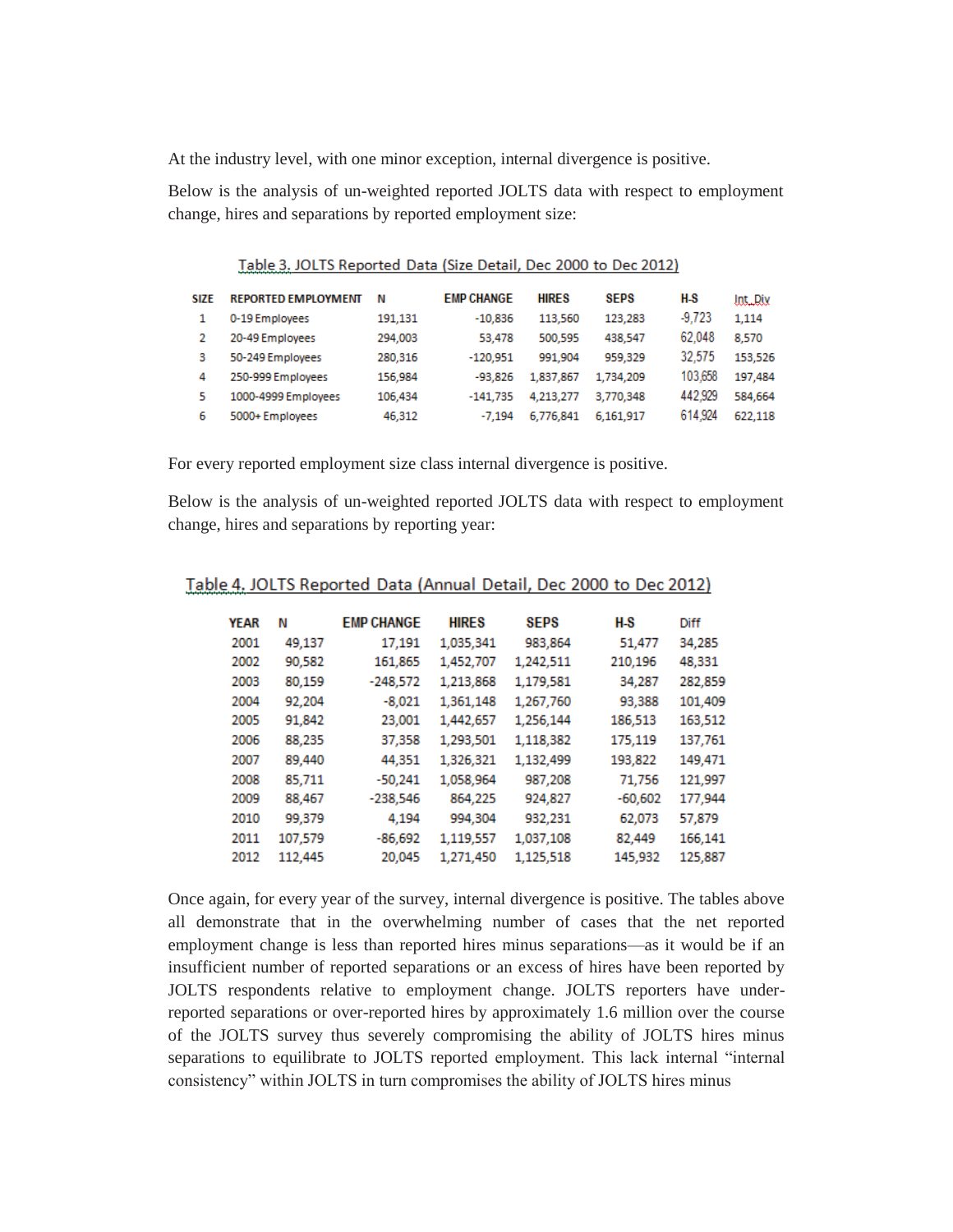separations to track CES employment change. Internally inconsistent reported JOLTS hires and separations data is a prime cause of the JOLTS-CES divergence.

Further study of respondents is needed to determine to what extent under-reporting of separations occurs relative to over-reporting of hires. Further study is also necessary to pinpoint the reasons for the respondents to systematically report data without internal consistency.

#### **5. JOLTS Imputation**

*i y* The JOLTS is based on a multivariate sample  $(x_1, y_1) \dots (x_n, y_n)$  with observed item values (such as hires, separations, etc.)  $y_1,..., y_r$  (survey respondents), missing  $y_{r+1}$ ,...,  $y_n$  (item non-respondents), and observed reported employments  $x_1$ ,..., $x_n$ . JOLTS uses a Nearest Neighbor Imputation (NNI) algorithm that imputes missing *y j* by  $\left( \frac{y}{i} \right) * x_j$ *xi* , where  $1 :: i :: r$  and *i* is the missing neighbor of *j* as measured by the *x* variable, such that *i* satisfies  $x - x_j = \min_{1: k : r} |x_k - x_j|$  within imputation class. That is, what is borrowed from the nearest donor within the imputation class is the ratio of the nearest donor item to nearest donor employment multiplied by the non-responding recipient employment. Imputation recipients use the same donor for all missing item

values. If we consider hires as *y* and separations as *z* then the NNI imputes missing *y j* 

by 
$$
\frac{y_i}{x_i}
$$
 \* x<sub>j</sub> and imputes missing z by  $\left(\frac{z_i}{x_i}\right) * x_j$ .

In this approach, it is reported employment  $(x)$  that is being used to determine the nearest neighbor. However, is the mere *level of employment* of a donor or recipient appropriate for imputing hires or separations (or both) of the recipient? Consider the case of a donor establishment with a reported employment of 50 with that of a recipient within the same imputation class with a reported employment of 50. The fact that both the donor and recipient have similar static employment does not carry any information about the dynamics of that employment for either recipient or donor. The donor may be sharply contracting while the recipient could be sharply expanding. In such a situation, would the sharply contracting donors' hires to employment ratio and separations to employment ratio be a good fit for the expanding recipient? It likely would not be.

A direct comparison may be made between reported and imputed records with respect to employment trend and hires and separations. The internal divergence will again be used for illustrative purposes: a 0 value for internal divergence for a reporting unit indicates that the employment change and hires minus separations value are equivalent. The larger the magnitude of the internal divergence, the less the reported employment change fits hires and separations. Below is a comparison between reported records (employment change reported, hires and separations reported) and imputed records (employment change reported, hires and/or separations imputed):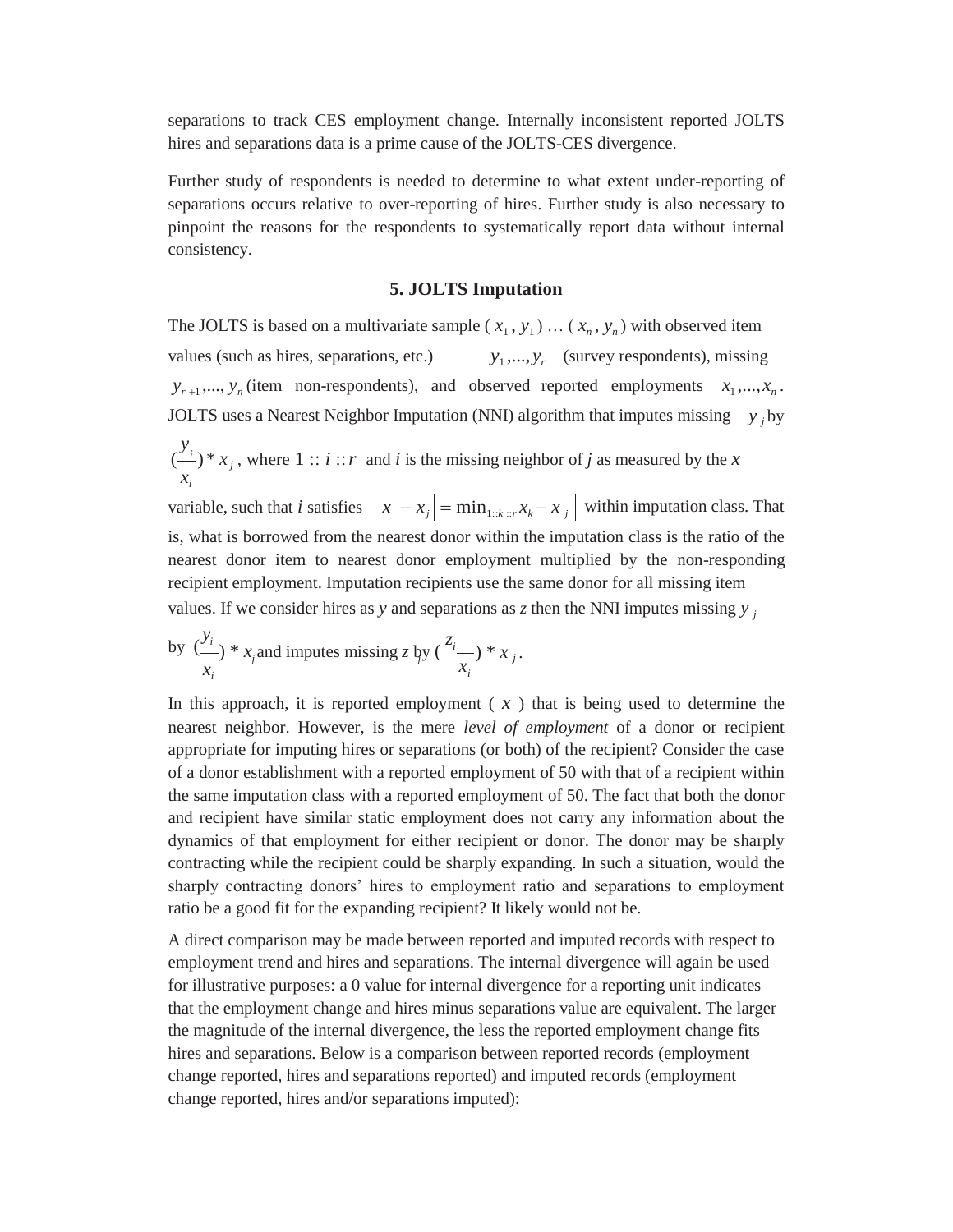| Table 5. Internal Divergence: Reported vs. Imputed |
|----------------------------------------------------|
|----------------------------------------------------|

| <b>Internal Divergence</b> | Percent Reported $(n=1,075,180)$ | <b>Percent Imputed</b> |
|----------------------------|----------------------------------|------------------------|
| $(n=143,389)$              |                                  |                        |
| $\Omega$                   | 51%                              | 7%                     |
| $+1$                       | 58%                              | 18%                    |
| ± 5                        | 79%                              | 39%                    |
| $+10$                      | 88%                              | 52%                    |

Irrespective of size, over 50% of reported records have a 0 internal divergence indicating a perfect match between employment change and reported hires minus separations. The imputed records fit poorly in comparison with the reported.

This paper suggests a hybrid approach that retains elements of the current approach while incorporating the fact that, in a large number of cases, reported employment change equals reported hires minus reported separations. The suggestion, where both hires and separations need to be imputed and the reported employment change is known of an imputation recipient, is to use the current approach to impute one element (hires or separations) and to solve for the other using the reported employment change. More precisely, if the employment changes were negative: then impute hires as usual and solve for separations. If the employment change were positive: then impute for separations and solve for hires.

If we consider hires as *y* and separations as *z* and the reported JOLTS employment change  $(\text{emp}_t - \text{emp}_{t-1}) = \varphi$  then:

when  $\varphi$   $\therefore$  0

*x x x x x***<b>***x x x***<b>***x x x x***<b>***x x x***<b>***x x x x x x x x x**i* ) \*  $x_j$  and imputes missing  $z_j$  by  $y_j + \frac{1}{2}$ 

When  $\varphi > 0$ 

*x x <i>x <i>x***<b>***<i>x <i>x**<i>x***<b>***<i>x <i>x <i>x**i*  $(x_i + y_i) * x_j$  and imputes missing  $y_j$  by  $z_j + z_j$ 

Whenever reported employment change is unknown or the recipient record is a partial imputation, then the current approach would still be used. This would enable the imputed records to more closely resemble reported records with respect to the relationship between reported employment change and hires minus separations.

## **6. JOLTS Sample Rotation**

The preceding sections of this paper have demonstrated that JOLTS reported employment change fails to equilibrate to reported hires minus separations due to insufficient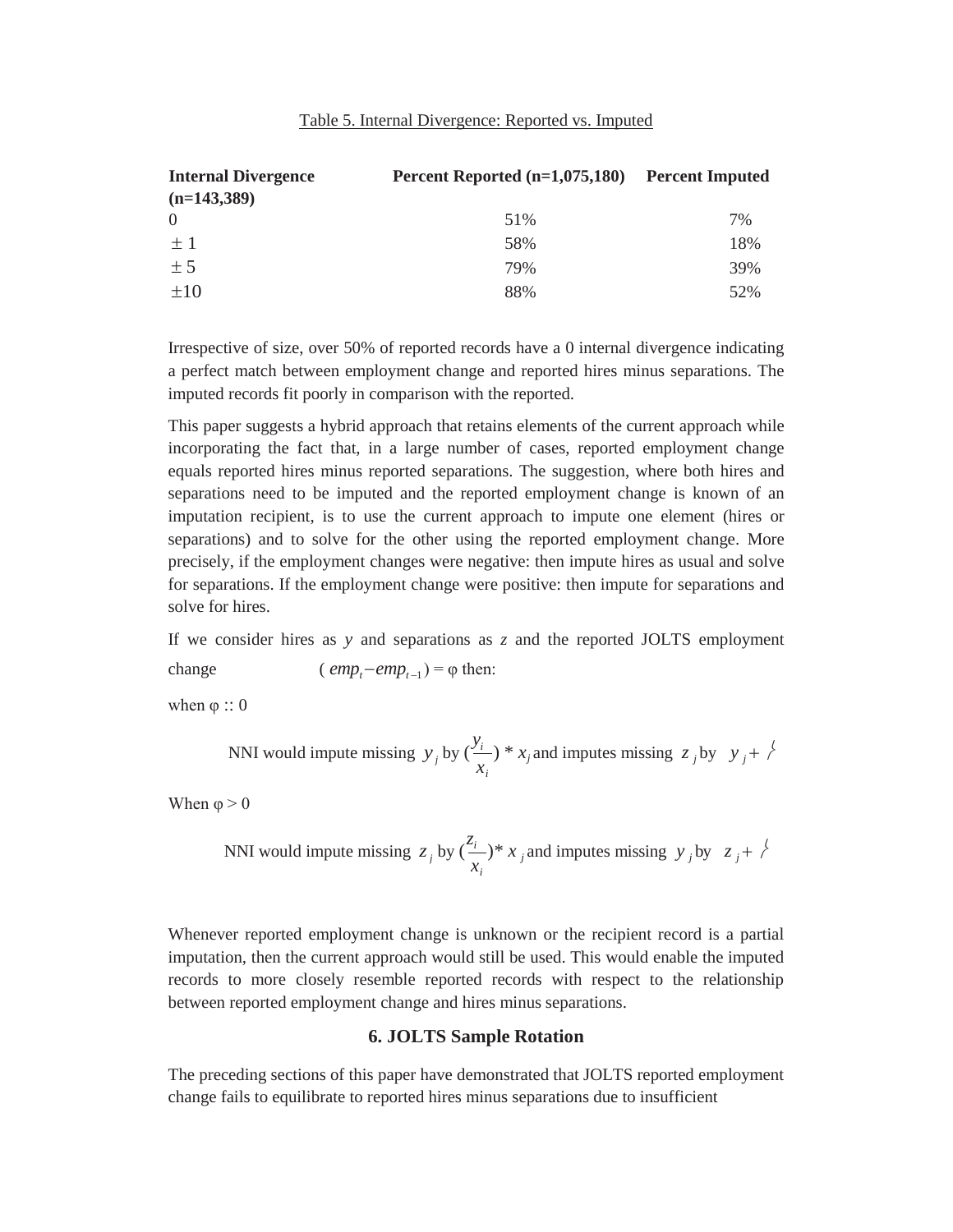reporting of separations or a surplus of hires. In addition, the current JOLTS imputation algorithm has a tendency to provide imputed hires and separations that are not likely to match the employment change of imputation recipients. There is one further aspect of JOLTS estimation that is likely to add to the disequilibrium between employment change and hires minus separations: sample rotation. Each month, a non-certainty segment of the JOLTS sample is rotated out of estimation while an equally sized sample segment is rotated in. However, there is no way of insuring that the employment changes of the sample being rotated out is identical or approximates the employment changes of the sample being rotated in.

To quantify the extent of sample rotation, the following graph details the number of respondent records from Dec 2000 to December 2012 that were imputed, non-imputed but reported consecutive months, and non-imputed but did not report in consecutive months:

#### Table 6. JOLTS Record Types

| <b>Type of Record</b>       | <b>Percentage of Records</b> |
|-----------------------------|------------------------------|
| Imputed                     | 12.12%                       |
| Non-Imputed Consecutive     | 82.30%                       |
| Non-Imputed Non-Consecutive | 5.58%                        |

The number of records affected by sample rotation is not large (approximately 5% since the non-imputed, non-consecutive also includes intermittent respondents). However, the fact that there is nothing methodologically that can be done to ensure that the employment change profile of sample rotated out approximates the employment change profile of sample rotated in suggests that some non-trivial amount of disequilibrium may occur as a result of sample rotation.

# **7. Using CES Employment Change as a JOLTS Hires minus Separations Benchmark**

The employment analyzed in the previous sections was JOLTS reported employment. In JOLTS estimation, this reported employment estimate is ratio-adjusted to the Current Employment Survey (CES) employment estimate. This is done since the CES employment estimate is estimated using a substantially larger sample than is the JOLTS employment estimate. The CES estimate, as a consequence, has a substantially lower employment variance than does its JOLTS counterpart. To help quantify the magnitude of the effect of the difference in employment variance between CES employment and JOLTS un-benchmarked employment, the mean monthly absolute employment change of CES Employment at the Total Non Farm level was approximately 899,000 from December 2000 to December 2012 while for the JOLTS un-benchmarked employment estimate the mean monthly absolute employment change was approximately 1,362,000 (or about 52% greater).